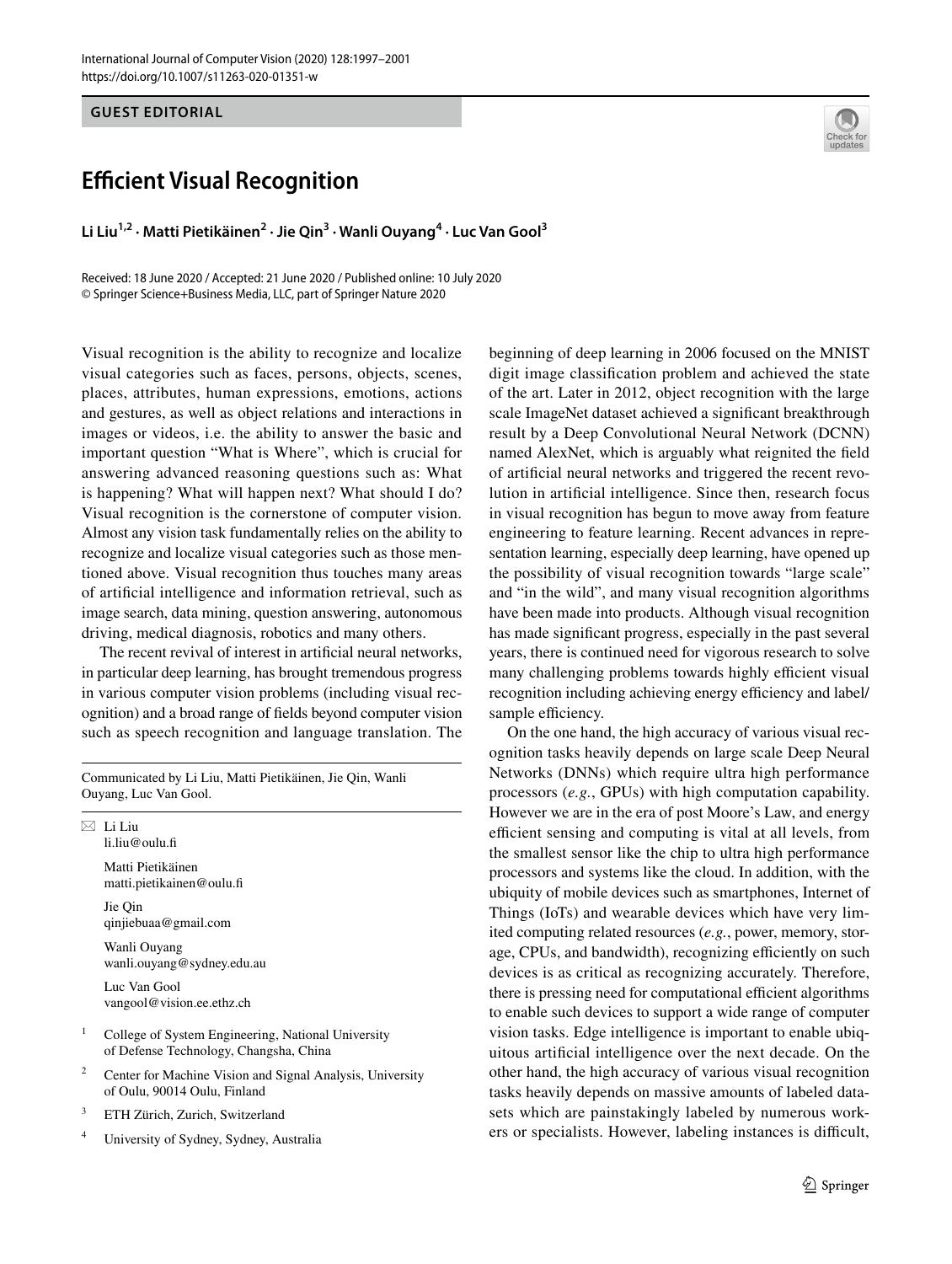expensive, and time consuming, because it requires the efforts of experienced human annotators. In some applications like privacy sensitive applications and medical domain, obtaining labeled samples are even impossible.

Therefore, despite the great strides in visual recognition, there is urgent need for efficient visual recognition, namely developing efficient visual recognition techniques from three aspects: computationally efficient, label efficient, and sample efficient.

Since 2017, we have organized five international workshops associated with top conferences (ICCV'17, ECCV'18, CVPR'19, ICCV'19 and CVPR'20), explicitly devoted to the topics "Compact and Efficient Feature Representation and Learning in Computer Vision (CEFRL)" and "Efficient Deep Learning in Computer Vision" which are closely related to the theme of this special issue "Efficient Visual Recognition". This is a clear signal of the growing interest in computer vision around these themes. The goal of this special issue has been to solicit and publish high quality papers addressing the "efficiency" of efficient visual recognition from diferent aspects, and identify future promising research directions.

As guest editors, we were happy that we received a great response to the Call for Papers of this special issue. In total, there were 95 submissions. Of these, 19 papers were accepted. With so many submissions, a large number of reviewers were required. Each paper was reviewed by at least three qualifed reviewers. We appreciate the reviewers for their careful, insightful, and timely reviews, leading to the high quality of accepted papers. We also thank IJCV EICs for recognizing the widespread interest in this feld, which warrants this issue. Finally, we thank the IJCV office for their helpful and efficient assistance to help this issue through its many stages toward publication. The accepted 20 papers can be grouped into fve diferent main categories, as summarized in Table [1](#page-2-0), and are briefy discussed below.

- 1. Surveys;
- 2. Network compression;
- 3. Network architecture optimization;
- 4. Multitask learning;
- 5. Learning hashing codes;

## **1 Surveys**

The paper "*A Survey of Deep Facial Attribute Analysis*", by Xin Zheng, Yanqing Guo, Huaibo Huang, Yi Li and Ran He, gives a comprehensive survey of deep facial attribute analysis, covering two basic subproblems, *i.e.* facial attribute estimation and manipulation.

The general pipeline, a taxonomy of state of the art methods, datasets and evaluation metrics, real world applications,

as well as challenges and promising future research directions for deep facial attribute analysis are discussed in the paper.

#### **2 Network Compression**

As opposed to conventional, hardware-agnostic network quantization algorithms, the paper "*Hardware Centric AutoML for Mixed Precision Quantization*" by Kuan Wang, Zhijian Liu, Yujun Lin, Ji Lin and Song Han proposes a hardware aware, fully automated, mixed precision quantization framework, which leverages the reinforcement learning to automatically determine the quantization policy, and includes the hardware accelerator's feedback in the design loop to gain latency, storage and energy benefts. To achieve "hardware in the loop", a hardware simulator is used to generate the direct feedback signals to the reinforcement learning agent. The authors fnd that the optimal policies on diferent hardware architectures (*i.e.*, edge and cloud architectures) under diferent resource constraints (*i.e.*, latency, energy and model size) are signifcantly diferent.

The paper "*Spatially Adaptive Filter Units for Compact and Efcient Deep Neural Networks*" by Domen Tabernik and Matej Kristan and Alesˇ Leonardis presents a new convolution flter composed of Displaced Aggregation Units (DAUs). DAUs learn spatial displacements and adapt the receptive feld sizes of individual convolution flters to a given problem, thus reducing the dependency on handcrafting the convolution kernel size or depth of the network to achieve task-specifc receptive feld sizes. The authors show that DAUs can be used as substitution of convolutional flters in existing popular networks like AlexNet and ResNet, and can result up to  $4 \times$  more compact networks in terms of the number of parameters at similar performance. Through rigorous experiments, the authors show that DAUs can be applied to a number of computer vision tasks, such as image classifcation, semantic segmentation and blind image deblurring.

While most CNNs use homogeneous kernels for convolution, the paper "*HetConv: Beyond Homogeneous Convolution Kernels for Deep CNNs*" by Pravendra Singh, Vinay Kumar Verma, Piyush Rai and Vinay Namboodiri proposes a new type of convolution operation using heterogeneous convolution. The authors name their method Heterogeneous kernel based Convolution (HetConv). Unlike conventional homogeneous convolution using spatial flters of the same size for all input channels, HetConv adopts heterogeneous convolution which uses spatial flters of diferent sizes for diferent input channels. The authors claim that HetConv reduces the computation (FLOPs) and the number of parameters of CNNs without losing representational power, compared to conventional homogeneous convolution operation.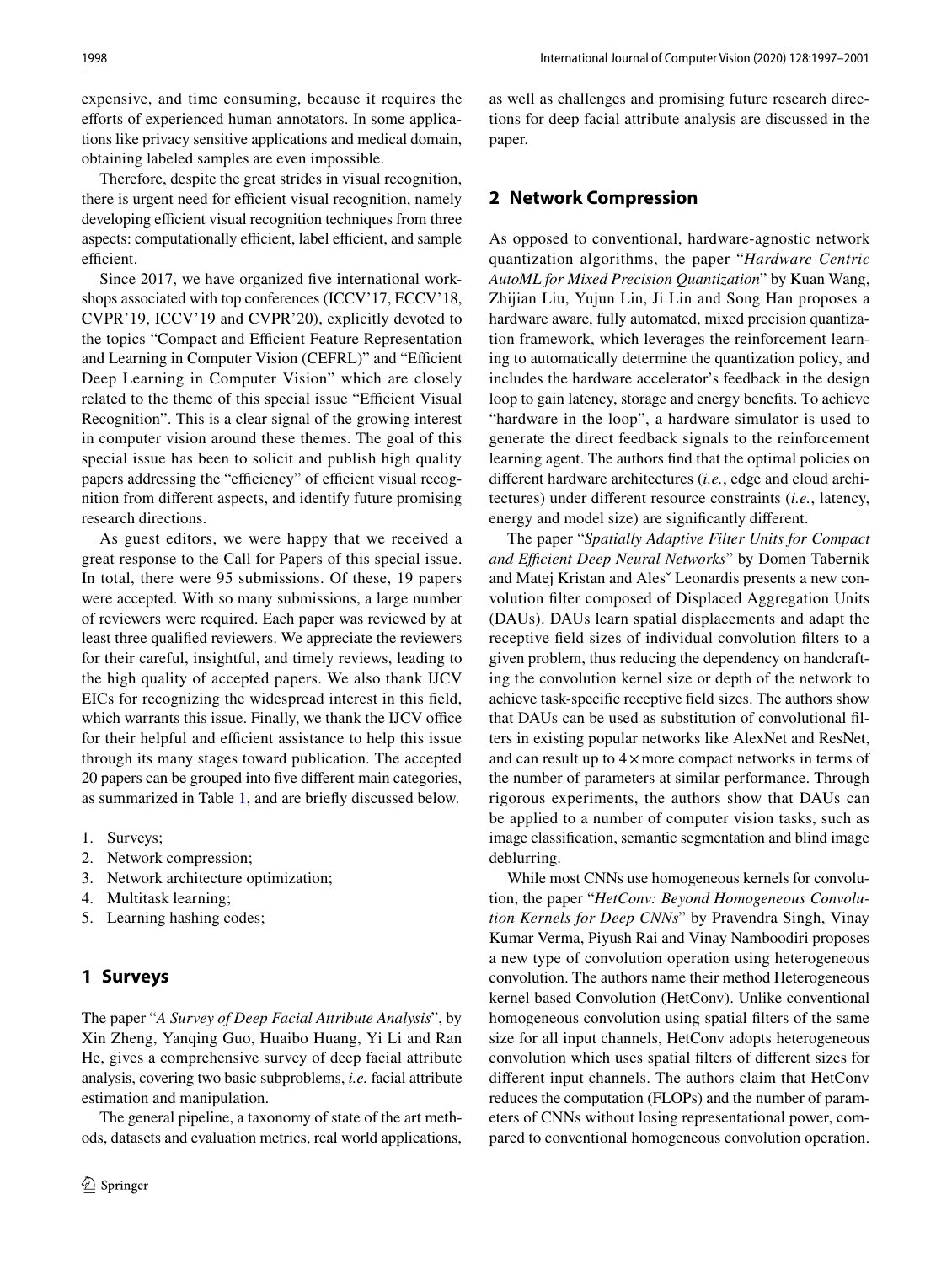#### <span id="page-2-0"></span>**Table 1** A brief summary of accepted papers

| "Efficiency" category             | Paper title                                                                                                        | Studied visual recognition problem                                                                                                     |
|-----------------------------------|--------------------------------------------------------------------------------------------------------------------|----------------------------------------------------------------------------------------------------------------------------------------|
| Survey                            | A survey to deep facial attribute analysis                                                                         | Facial attribute analysis                                                                                                              |
| Network compression               | Hardware centric AutoML for mixed precision<br>quantization                                                        | Image classification                                                                                                                   |
|                                   | Spatially adaptive filter units for compact and effi-<br>cient deep neural networks                                | Image classification, semantic segmentation                                                                                            |
|                                   | HetConv: beyond homogeneous convolution kernels<br>for deep CNNs                                                   | Image classification, object detection                                                                                                 |
|                                   | Learning an evolutionary embedding via massive<br>knowledge distillation                                           | Closed-set image classification and three open-set<br>tasks: face recognition, vehicle reidentification and<br>person reidentification |
| Network architecture optimization | Rectified wing loss for efficient and robust facial<br>landmark localization with convolutional neural<br>networks | Facial landmark detection                                                                                                              |
|                                   | SSN: learning sparse switchable normalization via<br>SparsestMax                                                   | Image classification, object detection, semantic seg-<br>mentation, action recognition, face recognition                               |
| Multitask learning                | Multitask compositional network for visual relation-<br>ship detection                                             | Visual relationship detection, object/predicate/sig-<br>nificance detection                                                            |
|                                   | Disentangled representation learning of makeup<br>portraits in the wild                                            | Makeup invariant face Verification and makeup<br>transfer                                                                              |
|                                   | Fine grained multihuman parsing                                                                                    | Multihuman parsing                                                                                                                     |
| Learning hashing codes            | Deep hashing with hash consistent large margin<br>proxy embeddings                                                 | Image retrieval                                                                                                                        |
|                                   | Unified binary generative adversarial network for<br>image retrieval and compression                               | Image retrieval, image compression                                                                                                     |
|                                   | Learning multifunctional binary codes for personal-<br>ized image retrieval                                        | Personalized image retrieval                                                                                                           |
|                                   | A general framework for deep supervised discrete<br>hashing                                                        | Image retrieval                                                                                                                        |
|                                   | Product quantization network for fast visual search                                                                | Image and video retrieval                                                                                                              |
|                                   | Weakly-supervised semantic guided hashing for<br>social image retrieval                                            | Social image retrieval                                                                                                                 |
|                                   | Anchor-based self-ensembling for semisupervised<br>deep pairwise hashing                                           | Image retrieval tasks: similarity, ranking order and<br>unseen categories                                                              |
|                                   | Hadamard matrix guided online hashing                                                                              | Image retrieval                                                                                                                        |
| Others                            | Tensorized multiview subspace representation learn-<br>ing                                                         | Multiview clustering, face and image clustering                                                                                        |

The authors test the performance of HetConv using VGG, ResNet and MobileNet for image classifcation, as well as ResNet with faster RCNN for object detection.

In the paper "*Learning an Evolutionary Embedding* via *Massive Knowledge Distillation*" by Xiang Wu, Ran He, Yibo Hu and Zhenan Sun, the authors revisit and modify the formulation of the original knowledge distillation for open-set recognition problems, and propose an Evolutionary Embedding Learning (EEL) framework to learn a faster student network for open-set recognition problems via massive knowledge distillation. EEL is designed to enable fast and accurate student network development for knowledge distillation and uses a novel correlated embedding loss to match embedding spaces between the teacher and student network. The authors claim that EEL achieves better performance than state of the art for various large-scale open-set problems, including face recognition, vehicle reidentifcation and person reidentifcation.

### **3 Network Architecture Optimization**

The paper "*SSN: Learning Sparse Switchable Normalization* via *SparsestMax*" by Wenqi Shao, Jingyu Li, Jiamin Ren, Ruimao Zhang, Xiaogang Wang and Ping Luo addresses the optimal normalizer selection problem in designing DNNs. To achieve this, the authors improves the Switchable Normalization (SN) which learns to select diferent normalizers for diferent convolution layers of a CNN and propose Sparse Switchable Normalization (SSN) which learns to select a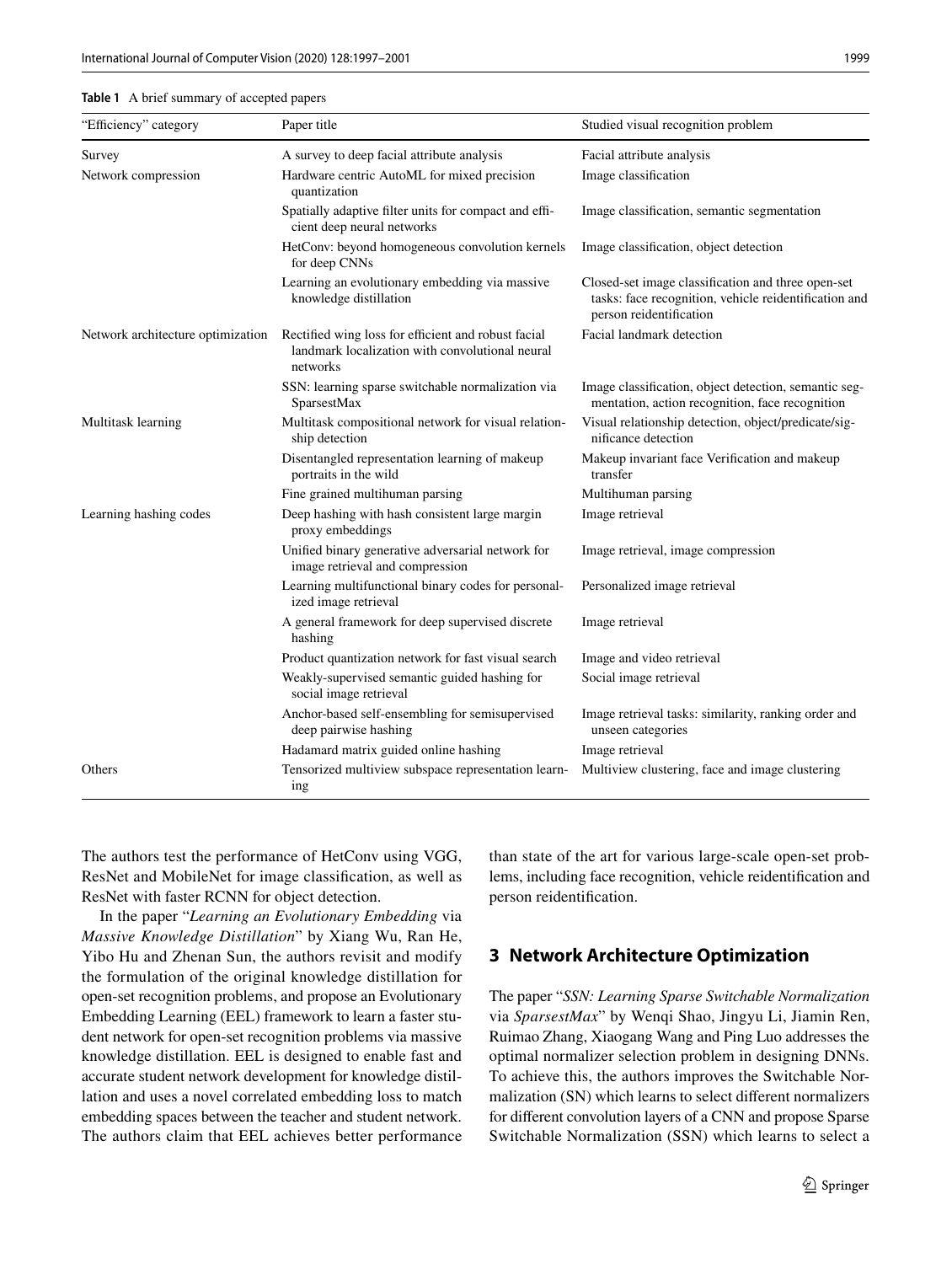single normalizer for each normalization layer of a deep network to improve interpretability and inference speed over SN. The authors train SSN with a novel SparsestMax function that turns the sparse optimization problem into a simple forward propagation of a deep network. The authors test the efectiveness of SNN in multiple computer vision tasks including image classifcation, object detection, semantic segmentation, action recognition and face recognition.

Towards efficient and robust facial landmark localization, the paper "*Rectified Wing Loss for Efficient and Robust Facial Landmark Localization with Convolutional Neural Networks*" by ZhenHua Feng, Josef Kittler, Muhammad Awais, and Xiaojun Wu proposes a novel loss function dubbed Rectifed Wing (RWing) loss for regression based facial landmark localization with CNNs. The proposed RWing loss is designed to improve the deep network training capability for small and medium range errors, which is based on a systematic investigation of diferent loss functions for facial landmark localization. Their experiments show that the regression based networks integrated with their proposed RWing loss achieve 2000+FPS on GPU, with comparable or higher accuracy over the state of the art. In addition, a data augmentation strategy called pose based data balancing is proposed to achieve robustness against large pose variations. Lastly, a coarse-to-fne framework is proposed to further improve the performance.

### **4 Multitask Learning**

The paper "*Multitask Compositional Network for Visual Relationship Detection*" by Yibing Zhan, Jun Yu, Ting Yu, and Dacheng Tao studies the problem of visual relationship detection. In order to address visual relationship detection, the authors frstly propose a novel subtask, i.e. the signifcance detection which refers to the task of identifying object pairs with signifcant relationships. Then, they propose a framework called Multitask Compositional Network (MCN) to jointly learning three closely related tasks: object detection, predicate detection, and signifcance detection. Experiments on two datasets Visual Relationship Detection (VRD) and Visual Genome (VG) show that MCN improves the performance of visual relationship detection, while simultaneously outputting results for object detection, predicate detection, and signifcance detection.

The paper "*Disentangled Representation Learning of Makeup Portraits in the Wild*" by Yi Li, Huaibo Huang, Jie Cao, Ran He and Tieniu Tan proposes a disentangled feature learning approach to simultaneously address two tasks, i.e., makeup-invariant face verifcation and makeup transfer, in a single generative network. The authors propose to decompose a makeup portrait into three components: makeup which intends to capture the makeup style, identity

which intends to preserve the source identity, and geometry which helps to handle face misalignment in unpaired data. In addition, a newly collected makeup portraits dataset called Cross Makeup Face (CMF) is provided in the paper. Extensive experimental results on three existing datasets and the proposed CMF dataset verify that the proposed method can improve the learning of the two tasks studied.

The paper "*Fine Grained Multihuman Parsing*" by Jian Zhao, Jianshu Li, Hengzhu Liu, Shuicheng Yan, and Jiashi Feng studies the MultiHuman Parsing (MHP) task and presents a new large-scale and fne-grained MHP benchmark dataset for understanding humans in crowded scenes. The authors also propose a Nested Adversarial Network (NAN) model to improve the performance of MHP by decomposing the original MHP task into three granularities (Semantic Saliency Prediction, Instance Agnostic Parsing, and Instance Aware Clustering) and adaptively imposing a prior on the specifc process, each with the aid of a GAN based subnet. The authors claim that the proposed NAS is efective and efficient, significantly outperforming previous state of the art in MHP.

#### **5 Learning Hashing Codes**

In the paper "*A General Framework for Deep Supervised Discrete Hashing*" by Qi Li, Zhenan Sun, Ran He and Tieniu Tan, based on the assumption that the learned binary codes should be ideal for classifcation, both the similarity and classifcation information are used to learn hash codes within one stream framework. Notably, the outputs of the last layer are constrained to be binary codes directly, which is rarely investigated in deep hashing algorithms. Three publicly accessible image retrieval datasets are used to test the efectiveness of their approach.

The paper "*Learning Multifunctional Binary Codes for Personalized Image Retrieval*" by Haomiao Liu, Ruiping Wang, Shiguang Shan and Xilin Chen introduces a supervised Dual Purpose Hashing (DPH) model to jointly preserve two kinds of similarities in both high level semantics and visual attributes, while most of existing supervised hashing methods only consider one single type of semantic similarity. With such a framework, the binary codes of novel images can be readily obtained by quantizing the outputs of a specifc CNN layer, and diferent retrieval tasks can be achieved by using the binary codes in diferent ways.

The paper "*Unifed Binary Generative Adversarial Network for Image Retrieval and Compression*" by Jingkuan Song, Tao He, Lianli Gao, Xing Xu, Alan Hanjalic and Hengtao Shen proposes a label efficient algorithm named a Binary Generative Adversarial Network (BGAN+) to jointly learning two tasks: image retrieval and image compression. Instead of learning a single binary code serving both tasks